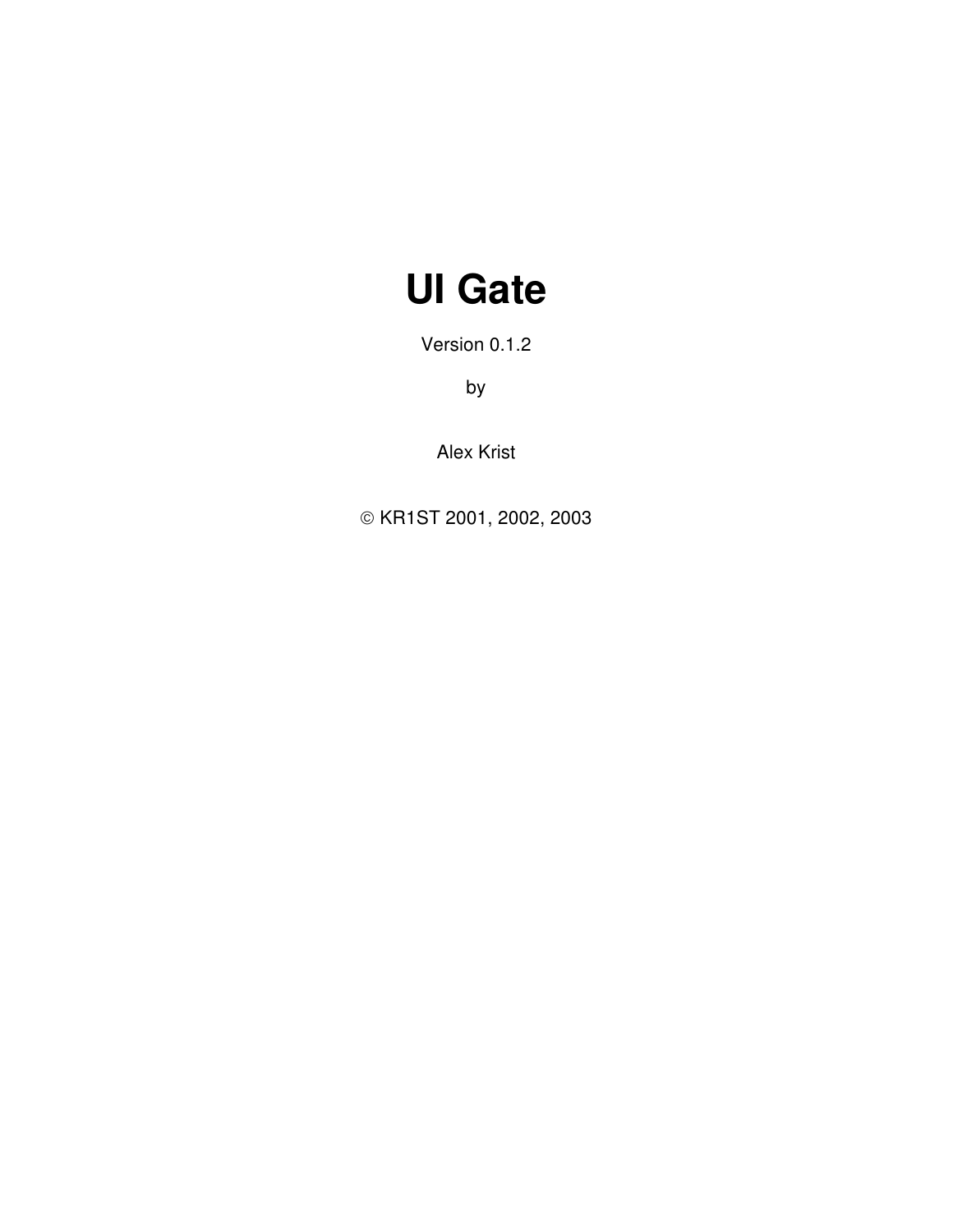### **Preface**

Thank you for your interest in this product. I developed this product because I wanted to have the capability to transmit and receive messages without having to be at my main station. What I needed was a product that would gate all the traffic from my local 2-meter digital network onto the 900Mhz channel on which the Cybikos operate and vice versa. UI Gate allows you to roam around with one or more other Cybikos running UI Messenger within the coverage area of the Cybiko running the UI Gate software.

The software is mainly developed for use within the Amateur Radio Service, and I assume that the reader is familiar with certain common terms used within the service.

This manual describes how to use the UI Messenger Software. Since I'm still developing this product, this manual will continue to be a work in progress. I hope this manual will answer some of the questions you may have.

If you notice any discrepancies with the actual product, errors or have comments, suggestions or questions, please don't hesitate to email me at **kr1st@amsat.org**

The latest versions of the software and manuals can be found on my web site at:

### **http://www.kr1st.com**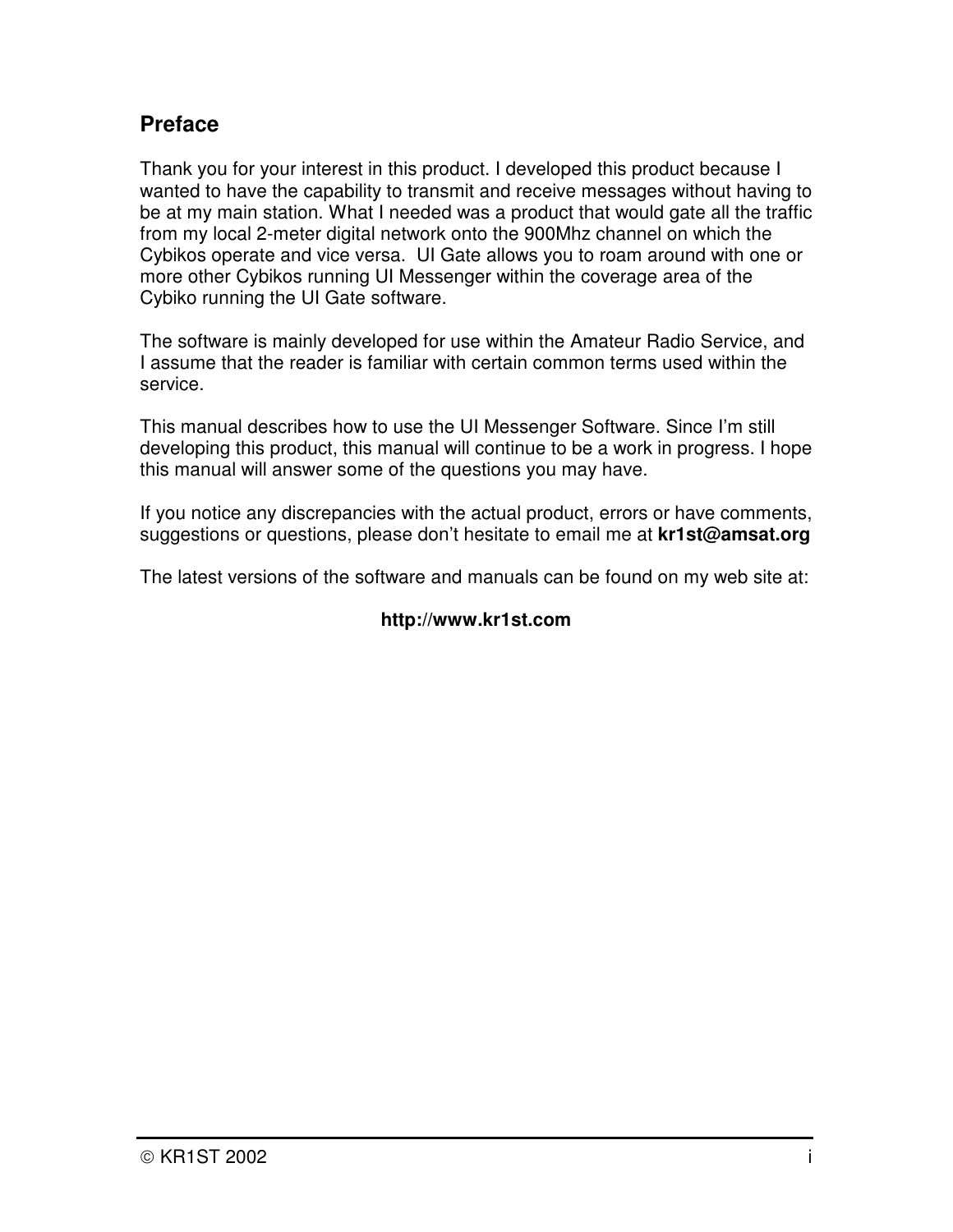# **Table of Contents**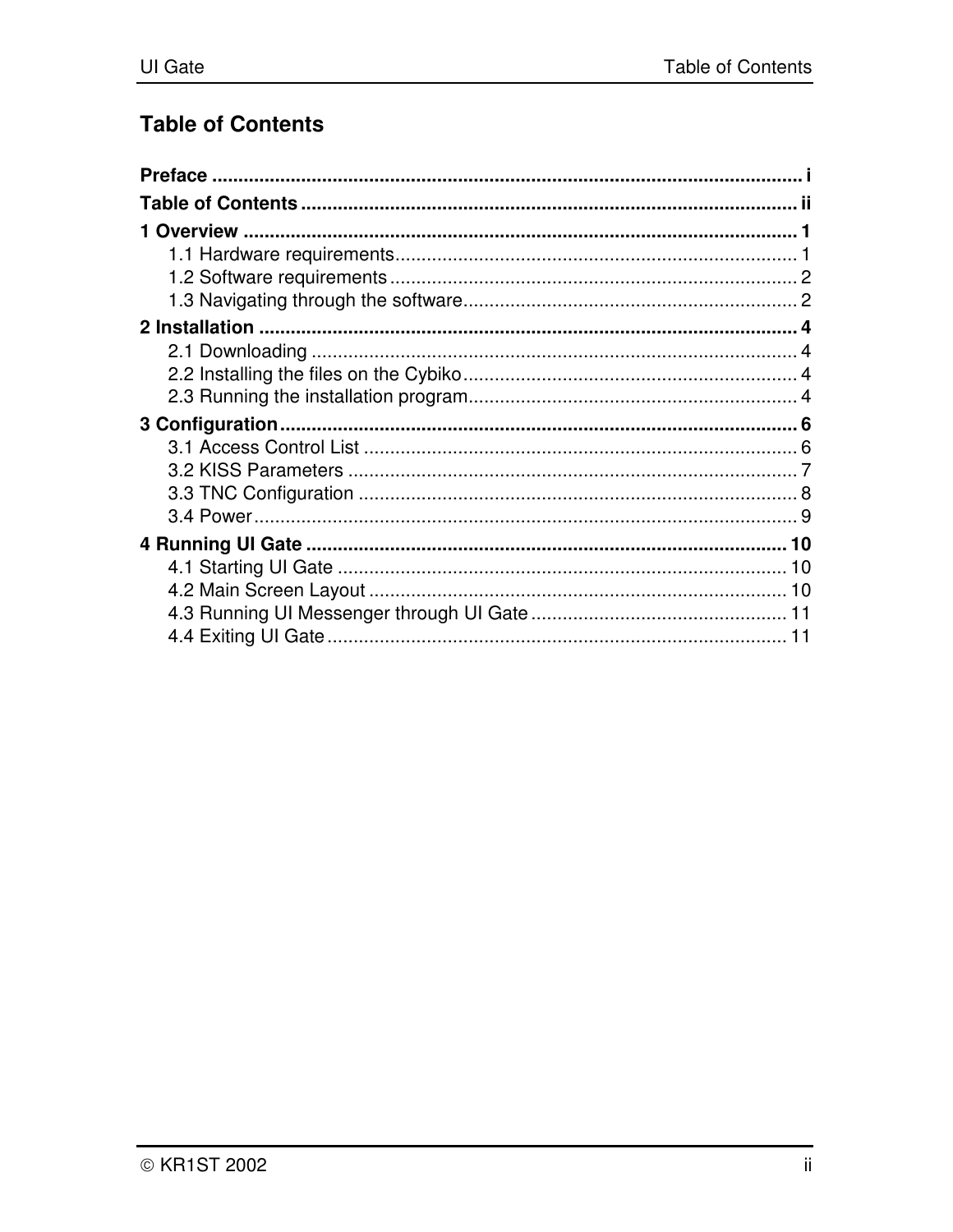### **1 Overview**

UI Gate acts as a gateway between your local digital ham network and the 900Mhz channel on which Cybikos operate. Everything that is being received from the ham radio transceiver/TNC will be relayed onto a 900MHz channel where other Cybikos running UI Messenger are operating. Everything that originates from these Cybikos running UI Messenger will be relayed onto your local digital network. Only AX.25 UI frames will be relayed; no other AX.25 packets will be relayed.

The UI Gate software allows you to roam around with your second (or third..) Cybiko and still be able to send and receive messages, monitor traffic on the local network and view the position of other stations on a map as long as you are within the coverage area of the Cybiko running the UI Gate software. You could say that UI Gate creates a wireless network.

UI Gate contains provisions to allow only certain authorized stations to be gated onto the local/national network. It also operates as a simple local digital repeater that enables you to send and receive messages from other Cybikos running UI Messenger.

#### **1.1 Hardware requirements**

For a basic installation you need at least the following:

- A radio capable of receiving and transmitting on your local network frequency (144.390 MHz in North America, 144.800 MHz throughout most of Europe)
- A TNC which supports the KISS mode
- A null modem adapter
- A Cybiko Classic
- Another Cybiko (Classic or Xtreme)

The radio can be a simple handheld radio, or a base unit. Use whatever is most convenient for you and will interface with the TNC you want to use.

UI Gate communicates with the TNC using the KISS protocol. This means that the TNC you use with UI Messenger must have KISS mode capabilities. Most commercially available TNC do have this capability. I have successfully used the Kantronics KPC3 and the PIC TNC described in the November 2000 issue of QST.

Because the Cybiko really expects another computer on the other end of the serial cable and not a modem device, you will need a null modem adapter. For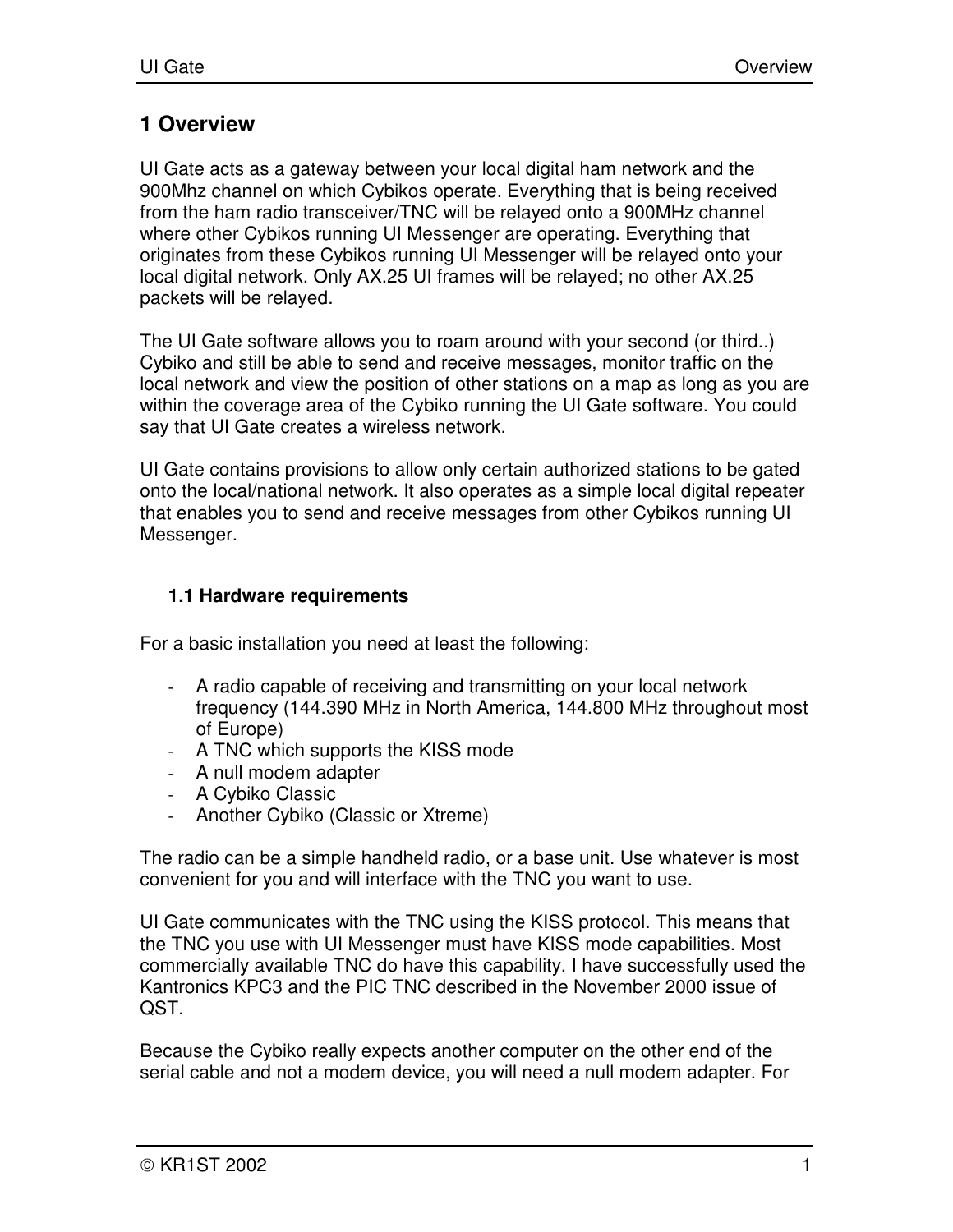some TNC you also may need a gender changer or a DB9 to DB25 converter, or both.

Of course you'll also need a Cybiko to run the software on. This needs to be the Classic Cybiko. Unfortunately, they are out of production, but since they introduced a new model they should be able to find cheap used models. The software runs on the new Xtreme model, however, the current TNCs only have serial ports and the Xtreme only has a USB port.

The second Cybiko running the UI Messenger software can be either a Classic or an Xtreme version.

### **1.2 Software requirements**

To ensure proper operation of the UI Gate software you need to have System Pack 57 installed on your Cybiko. You can check what System Pack your Cybiko is running by pressing the question mark button while on the desktop. When you hit this button you will see all kinds of system information. The third item on the list will show you the System Pack version that is loaded on your Cybiko. If it shows 57 or higher then everything is ok. If it is a lower number, the software may work just fine but it is not tested with that System Pack. Hit the escape key to exit this screen.

To install the latest System Pack you will need Cyberload. You can download this at http://www.cybiko.com/download/CyInstallInstruction.asp. When you start Cyberload with the Cybiko hooked up to your PC and turned on, it will automatically detect if you are not running the latest System Pack and it gives you the option to upgrade. There is also a button on the Cyberload screen, which allows you to upgrade to the latest System Pack.

If your Cybiko already has System Pack 57 or later installed, then you still have to install Cyberload to install the UI Gate software.

Before you install UI Gate, make sure you have at least 100kb available on the flash disk. You can check this also on the system information screen (hit question mark button while on the desktop). The fifth item on the list shows you how much space is available on the flash disk. If this is less than 100,000 bytes then delete some files (games that you don't play for instance) with the Uploader & File Manager application in the application menu.

### **1.3 Navigating through the software**

The user interface of UI Gate looks very much like Motif. It uses buttons, a console screen, lists and forms.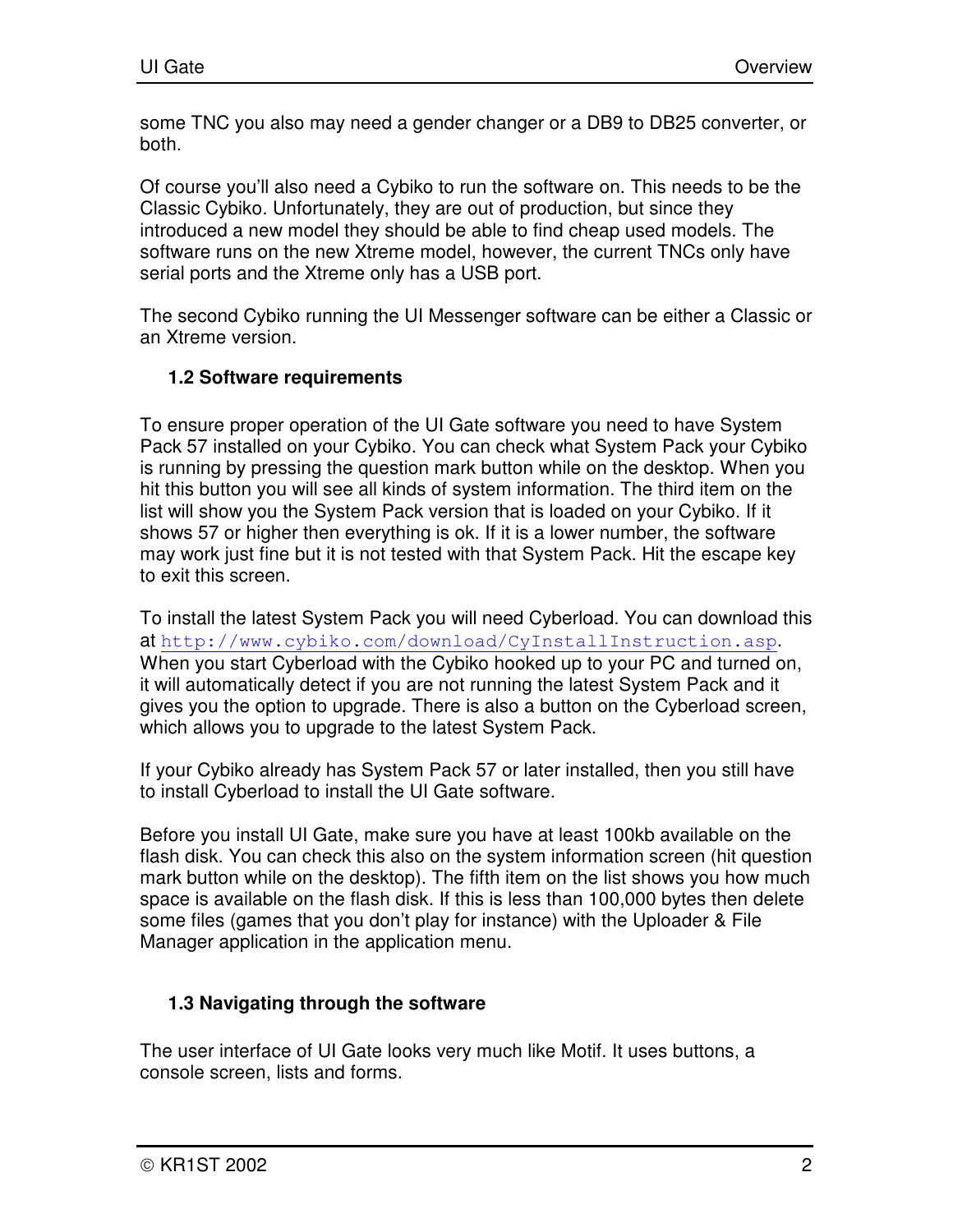To go from one item to the next press the <tab> key. The currently active item is always highlighted. To activate a button, press the <enter> key.

You can scroll through the text on a console screen by using the <up> and <down> arrow keys. Console screens, like the one that shows raw packets, can hold more text than is actually shown. When you press the <up> arrow key it will scroll back through the text, or as in this case, previously received packets.

The same goes for lists. Use the <up> and <down> arrow keys to move the highlighted bar in a list and hit the <enter> key to select that item from the list.

In items on a form where you can fill out text, you can use the <left> and <right> arrow keys to move the cursor through the text. If you press the <Fn> key first before you press the <right> arrow key then the cursor will advance to the end of the text. Pressing <Fn> before you hit the <left> arrow key will advance the cursor to the start of the text. You can use the <backspace> key to delete a character and if you would like to delete everything in an item, press <Fn> before you hit the <backspace> key.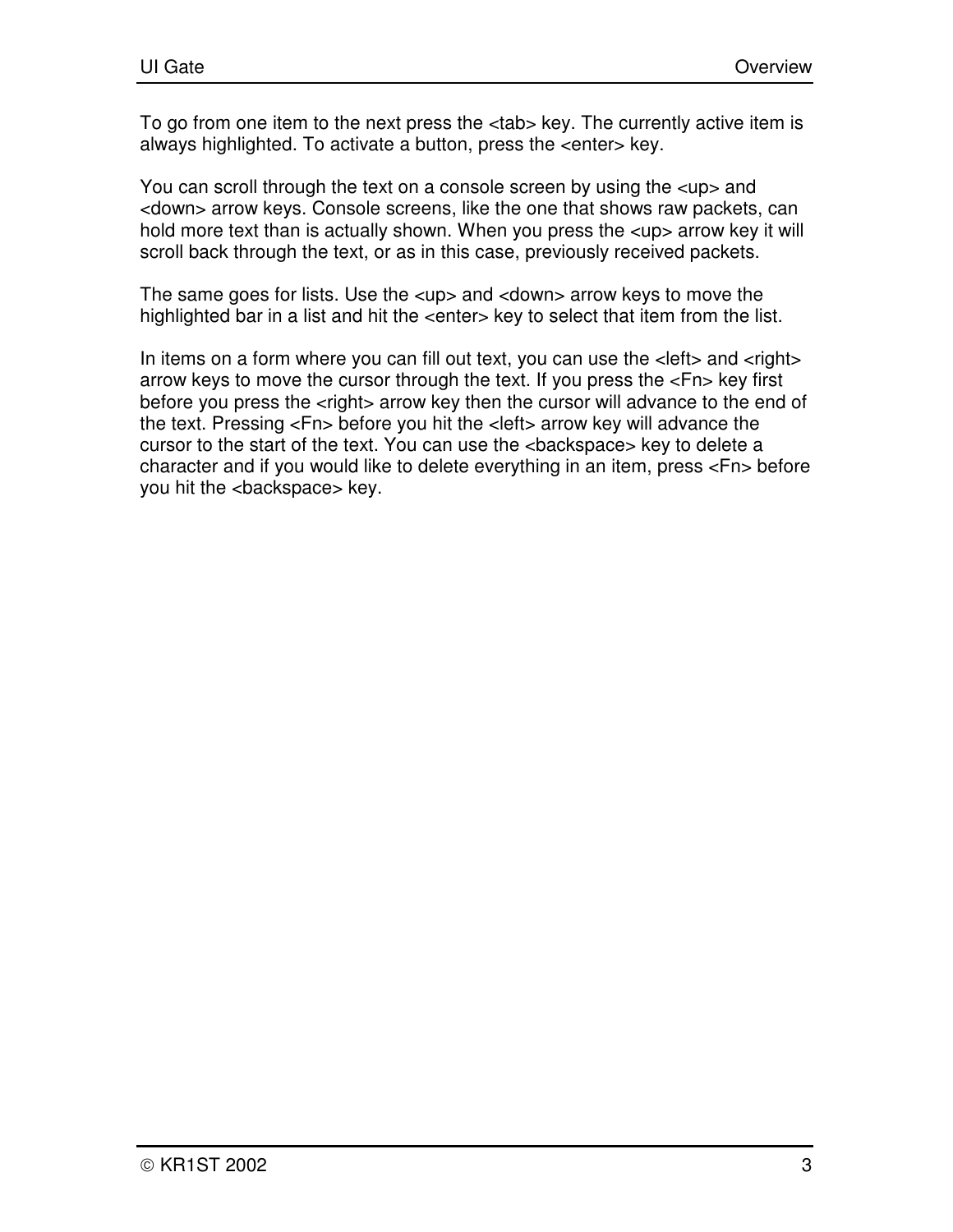### **2 Installation**

The installation process consists of three steps. First you will have to download the necessary files from the web site. Then you will have to install the files on your Cybiko. And finally, you will have to run the installation program on your Cybiko.

### **2.1 Downloading**

From the web site you have to download 2 compressed files from the download page. The names of these files are files.zip and install.zip. Place these file in a directory on your PC and unzip these. You will now find the files files.app and install.app in the directory. These two files will have to be installed on your Cybiko.

### **2.2 Installing the files on the Cybiko**

When Cyberload was installed on your computer it made an association of the Cyberload application with files having the .app extension. The files that were extracted in the previous step will have the Cybiko logo as an icon next to it when you look at these files with Windows Explorer. Now hook up the Cybiko to your PC and start it. When you see the desktop on the Cybiko, double click on the files.app file. This will start Cyberload and it will install the file on your Cybiko. When Cyberload is finished, double click on the install.app file to install it on the Cybiko. Now you are ready to run the installation program on your Cybiko.

### **2.3 Running the installation program**

Go to the Application menu on your Cybiko. Somewhere in that menu you should see the icon of the installer program that looks like:



If you don't see it then you may have to reboot your Cybiko.

Start the installer program by hitting the <enter> key while you're on the icon. The installer will first determine if there is enough space on the flash disk. If there is not enough space it will notify you and it will abort. You can then delete some files and then restart the installer program.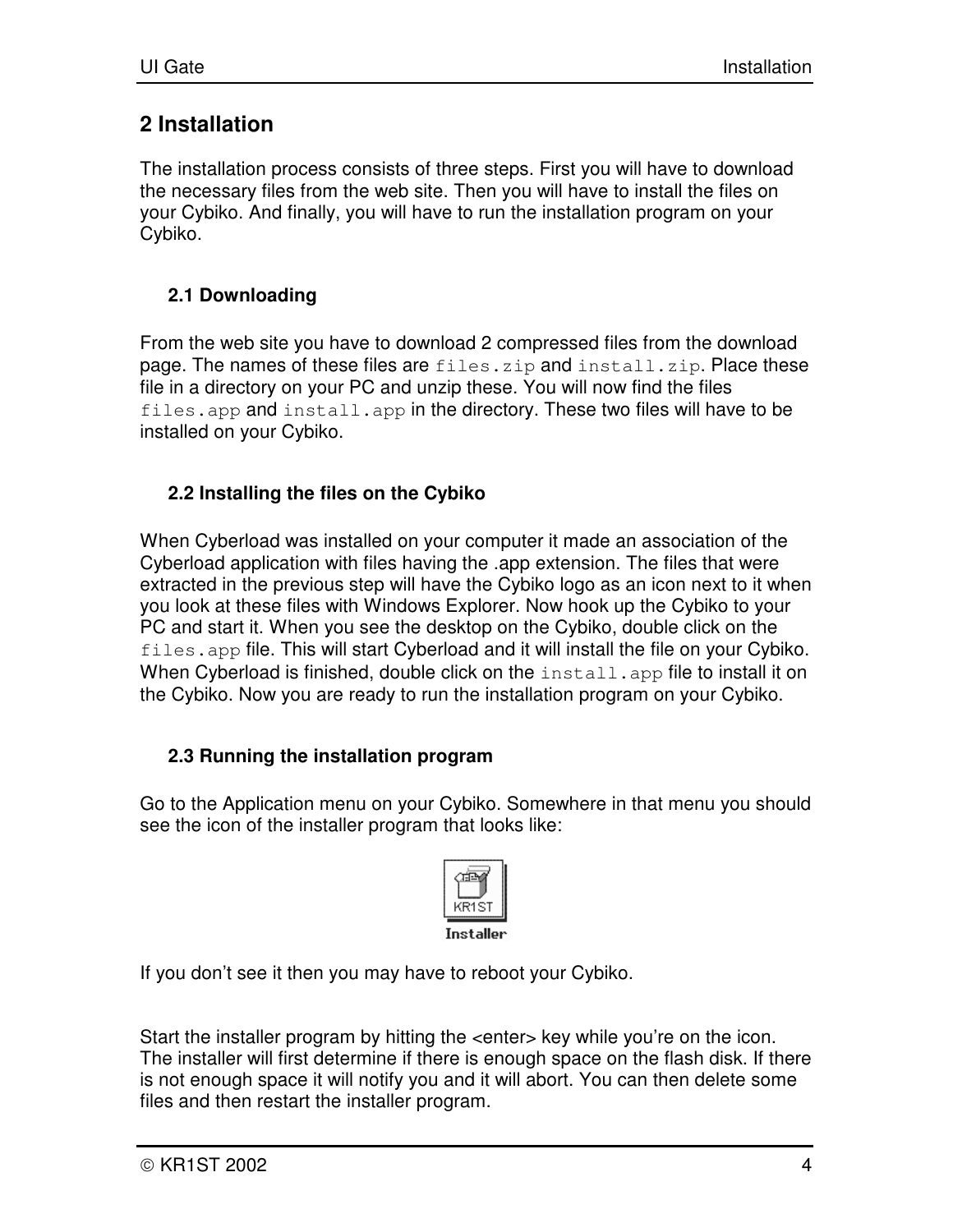The installer will now install all necessary files on your Cybiko. If the installation is actually an upgrade of the UI Messenger software you will see that it first removes the old files before it installs the new files. When the installer is finished it will pop up a message reminding you to reboot after you exit the installer program. To exit the

| Installer v.1.1.2                                                                            |
|----------------------------------------------------------------------------------------------|
| Checking flash space<br>139446 bytes free<br>24898 bytes needed OK!<br>Installing ComPort.dl |
| (c) 2001 KR1ST                                                                               |

installer program simply hit the <esc> key. You will see that the installer icon has changed to this:



This is normal. The installer program has deleted itself including the container file (files.app).

You can reboot the Cybiko by either resetting it or holding down the <esc> key until you see the "Power Off" message. Then hit the <esc> key again to start the Cybiko.

When the Cybiko is rebooted go to the Applications menu. You will see that the installer icon has disappeared and that two new icons appeared:



The UI Gate icon will start the UI Gate application. The icon on the right will start the UI Messenger application. See the UI Messenger manual for details. You are now ready to start UI Gate.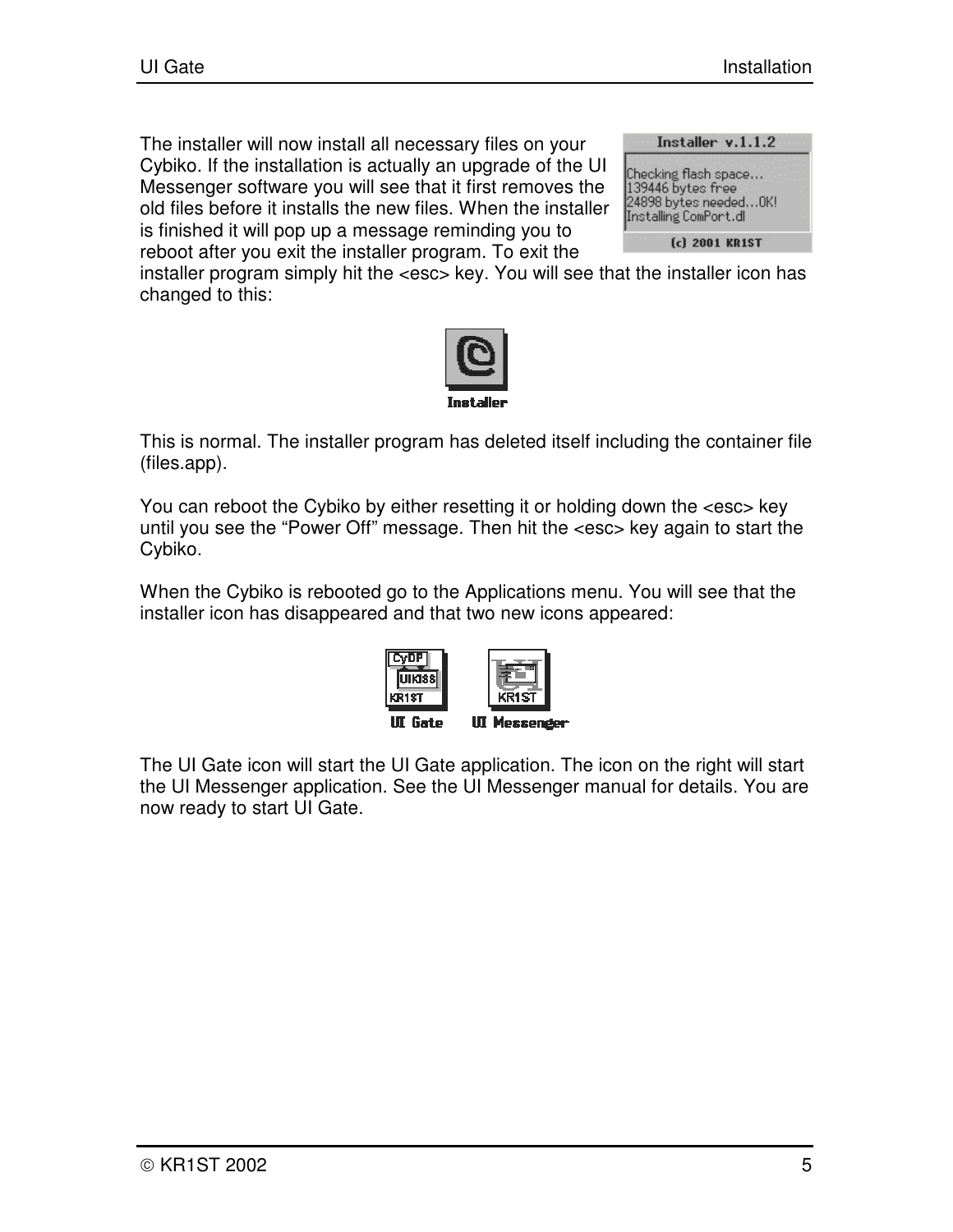# **3 Configuration**

Within UI Gate you can configure the Access Control List, the KISS parameters, TNC and Power settings. Every time you install a new version of UI Gate you will have to re-enter the settings. It is a good idea to write these settings down after you have set up UI Gate.

The first time you start UI Gate it will create a new configuration file with default values for the KISS and TNC settings. However if you ran UI Messenger before starting UI Gate, UI Gate will use the settings from UI Messenger. In fact, on the same Cybiko, UI Messenger and UI Gate share the same configuration files. That way you only have to set up certain parameters once.

You can access the settings directly from the main screen by pressing the appropriate button.



### **3.1 Access Control List**

The Access Control List consists of a list of callsigns of stations who are allowed to gate from the 900MHz channel to your local (2 meter) network. If activated, UI Gate will check each packet originating from the 900MHz side against this list and only gates this packet if the callsign in the packet appears in the ACL. All traffic originating from the TNC (your local 2 meter network) will always be gated to the 900MHz side.

The ACL is default turned off. To add callsigns to the ACL and to activate it, press the "ACL" button on the main screen.

On the Edit Access Control List screen you can enter up to 50 callsigns. You can also activate the ACL from this screen by entering a "Y" in the "Activate ACL" field. To enter or change a callsign in the ACL simply go to that entry with the <up> and <down> arrow keys and hit <enter> on that entry.

On the Edit ACL Call screen that pops up enter the new callsign you would like to add to the list. If there was already a callsign on that entry in the list it will be shown in the edit box so you can edit that callsign or replace it.



| <b>Edit ACL Call</b> |
|----------------------|
| Enter new callsign:  |
| Save<br>Exit         |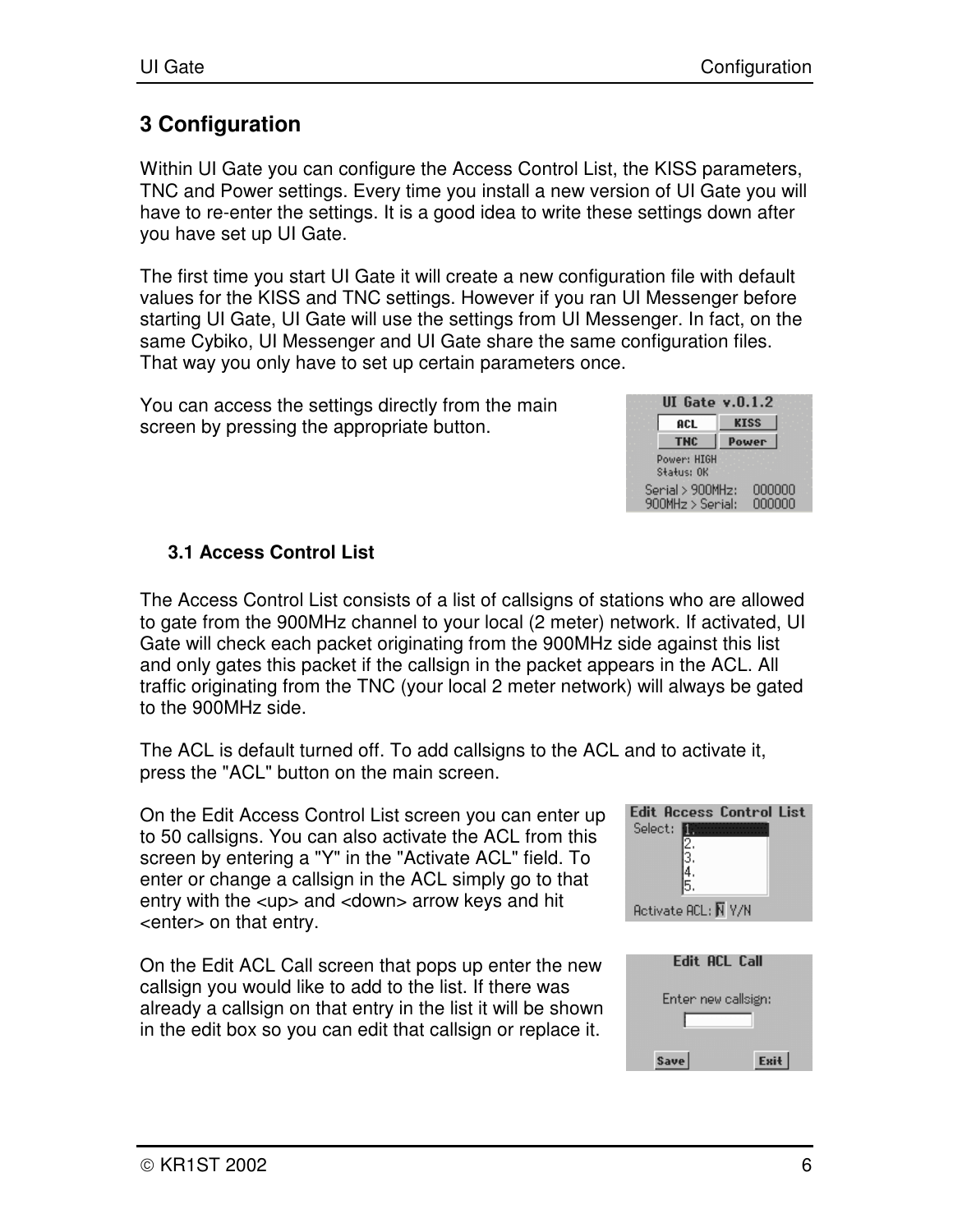To save the callsign on the list simply hit the <enter> key when you're done or press the "Save" button. If you changed your mind hit the <esc> key or press the "Exit" button.

|  | UI Gate $v.0.1.2$ |  |
|--|-------------------|--|
|  |                   |  |

Call changed. Press <enter> to continue...  $|0k|$ 

Press the <esc> key on the ACL screen to return to the main screen.

### **3.2 KISS Parameters**

The KISS Parameters Screen will allow you to enter the usual KISS parameters. Changes will take effect immediately as soon as the settings are saved.

The table below describes the parameters that can be specified on this screen. It is taken from a paper titled "The KISS TNC: A simple Host-to-TNC communications protocol" by Mike Chepponis, K3MC and Phil Karn, KA9Q.

| <b>UI</b> Gate v.0.1.2                            |
|---------------------------------------------------|
| TxDelay: 20<br>$\times$ 10 $\times$               |
| Pensistence: 63<br>$0 - 255$                      |
| SlotTime: 10<br>$\times$ 10ms                     |
| Duplex: $\overline{\bm{\mathsf{H}}}$<br>Half/Full |
| Save & Exit Exit w/o Save                         |

| TxDelay:     | This is the transmitter key up delay in 10 ms<br>units. The default start-up value is 20 (i.e., 200<br>ms).                                                                                                    |
|--------------|----------------------------------------------------------------------------------------------------------------------------------------------------------------------------------------------------------------|
|              | This is the persistence parameter, p, scaled to<br>the range 0 - 255 with the following formula:                                                                                                               |
| Persistence: | $P = p * 256 - 1$                                                                                                                                                                                              |
|              | The default value is $P = 63$ (i.e., $p = 0.25$ ).                                                                                                                                                             |
| SlotTime:    | The next byte is the time to hold up the TX after<br>the FCS has been sent, in 10 ms units. This<br>command is obsolete, and is included here only<br>for compatibility with some existing<br>implementations. |
| Duplex:      | This is H for half duplex, F for full duplex. The<br>default is H (i.e., half duplex).                                                                                                                         |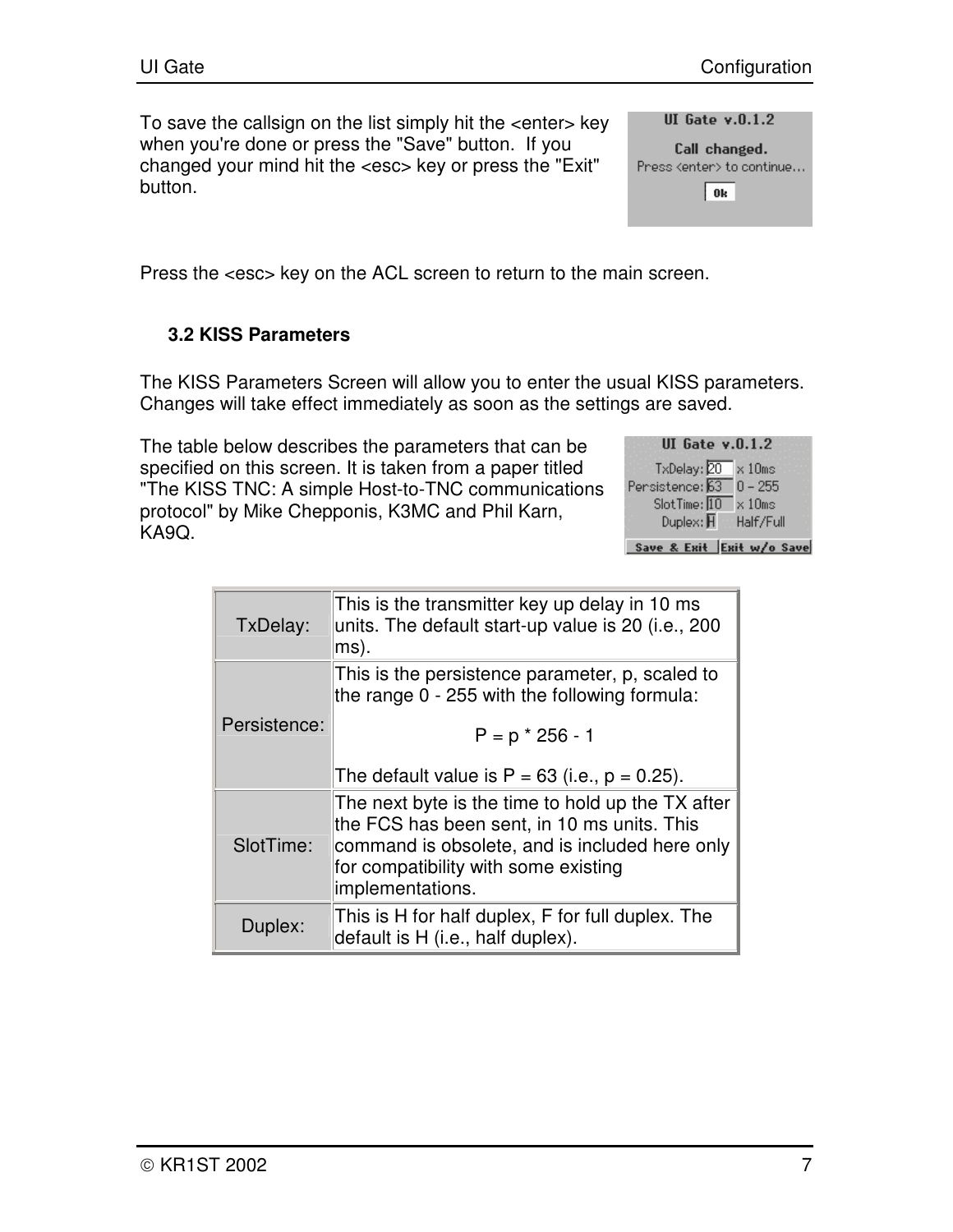### **3.3 TNC Configuration**

The TNC Settings Screen allows you to enter strings that will be sent to the TNC to put it in KISS mode. You can specify up to four strings to be send to the TNC.

The first string consists of decimal values separated by commas. You can use this field to define a KISS

| <b>UI</b> Gate v.0.1.2         |                           |
|--------------------------------|---------------------------|
| KISS ON:                       | KISS OFF:                 |
| 1: 192, 255, 192 192, 255, 192 |                           |
| 2: KISS ON                     |                           |
| 3: RESTART                     | Speed:                    |
| 4:1                            | 4800                      |
|                                | Save & Exit Exit w/o Save |

command you'd like to have sent to the TNC upon startup. Most times you'll find here "192,255,192,13", which are the two KISS delimiters FEND (192), the exit command (255) and the <enter> command (13). This sent to ensure that the TNC is not in KISS mode before you send any of the following commands defined in field 2, 3 and 4. The 13 at the end is needed on some TNC to get a "cmd:" prompt. You can leave this field empty if you wish.

Fields 2, 3 and 4 can be used to enter text commands, which you need to send to the TNC to put it in KISS mode. The KISS driver will append a [CR] (ASCII 13) to each text string (2, 3, 4), so there's no need for you to add it.

The KISS OFF string will be sent upon exit of UI Gate. The format of the string is the same as the first field of the KISS ON commands. Usually you'd put the KISS command (255) here, which will take the TNC out of KISS mode.

All the above-mentioned fields may be left empty. Nothing will be sent to the TNC in that case. You could do this for TNCs that only operate in KISS mode.

You can set the baud rate in the baud rate field. This is the speed between the Cybiko and the TNC, not the on the air speed.

When you are done, just hit the "Save & Exit" button to save the settings. You can hit the <esc> key or press the "Exit w/o Save" button to leave this screen without saving the changes. All changes take effect immediately when you save the settings.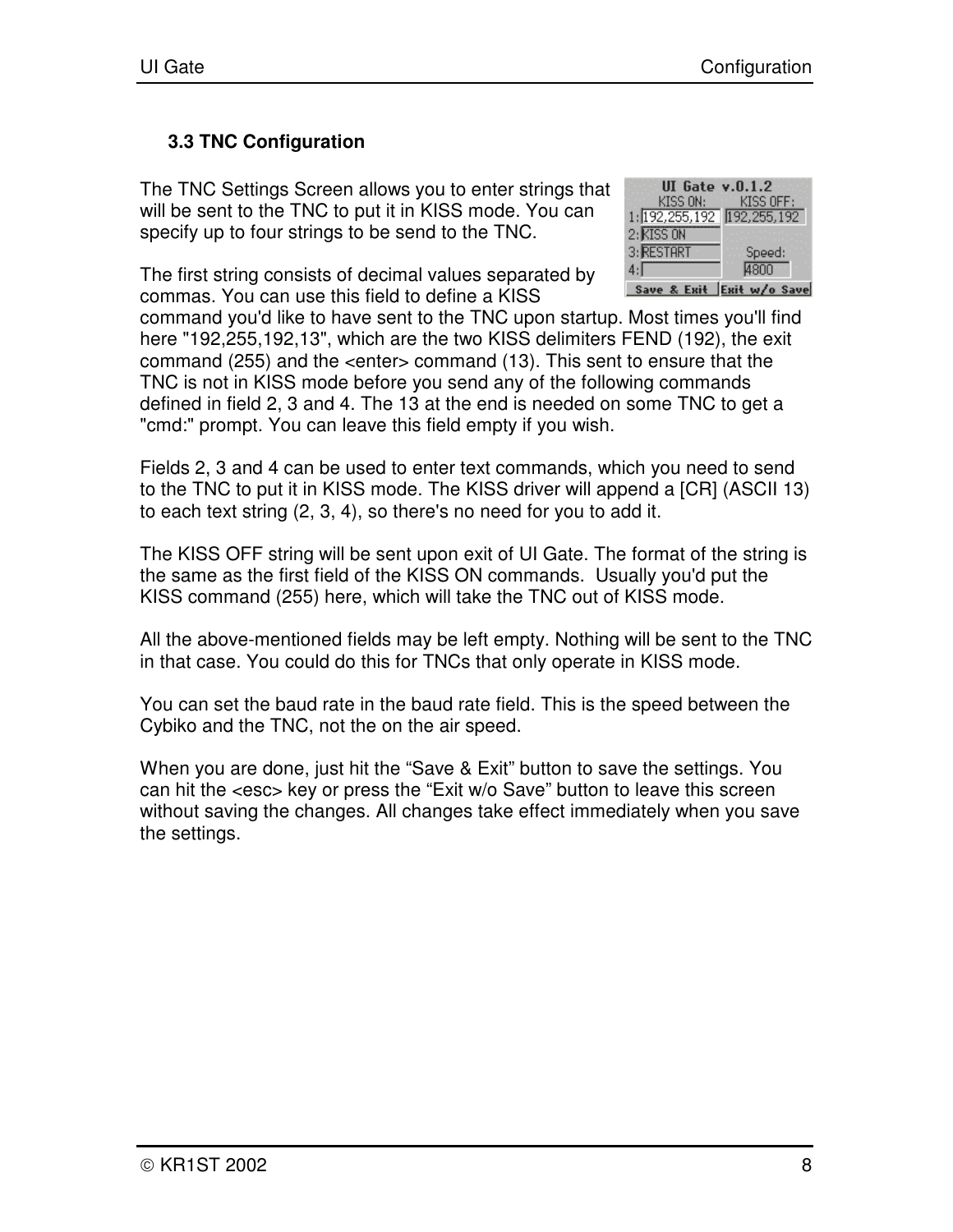### **3.4 Power**

One of the undocumented features of the Cybiko is it allows you to switch between two power levels, high and low. This feature is only accessible through software and not through any of the settings menu on the Cybiko. I have made this feature available on UI Gate through the main menu. Simply hit the "Power" button, which will bring you to the Power-setting screen.

This screen informs you what the current setting is and gives you the opportunity to change this. Select either the "High" or "Low" button to make the new setting active.

| Power is set to: low |     |
|----------------------|-----|
| New setting:         |     |
| HIGH                 | lοω |

Switching the Power to the high setting means that the

drain on the batteries increases about 10 to 15% and the signal strength will increase by about 10dB. Upon exit of UI Gate, the software will return this setting to low.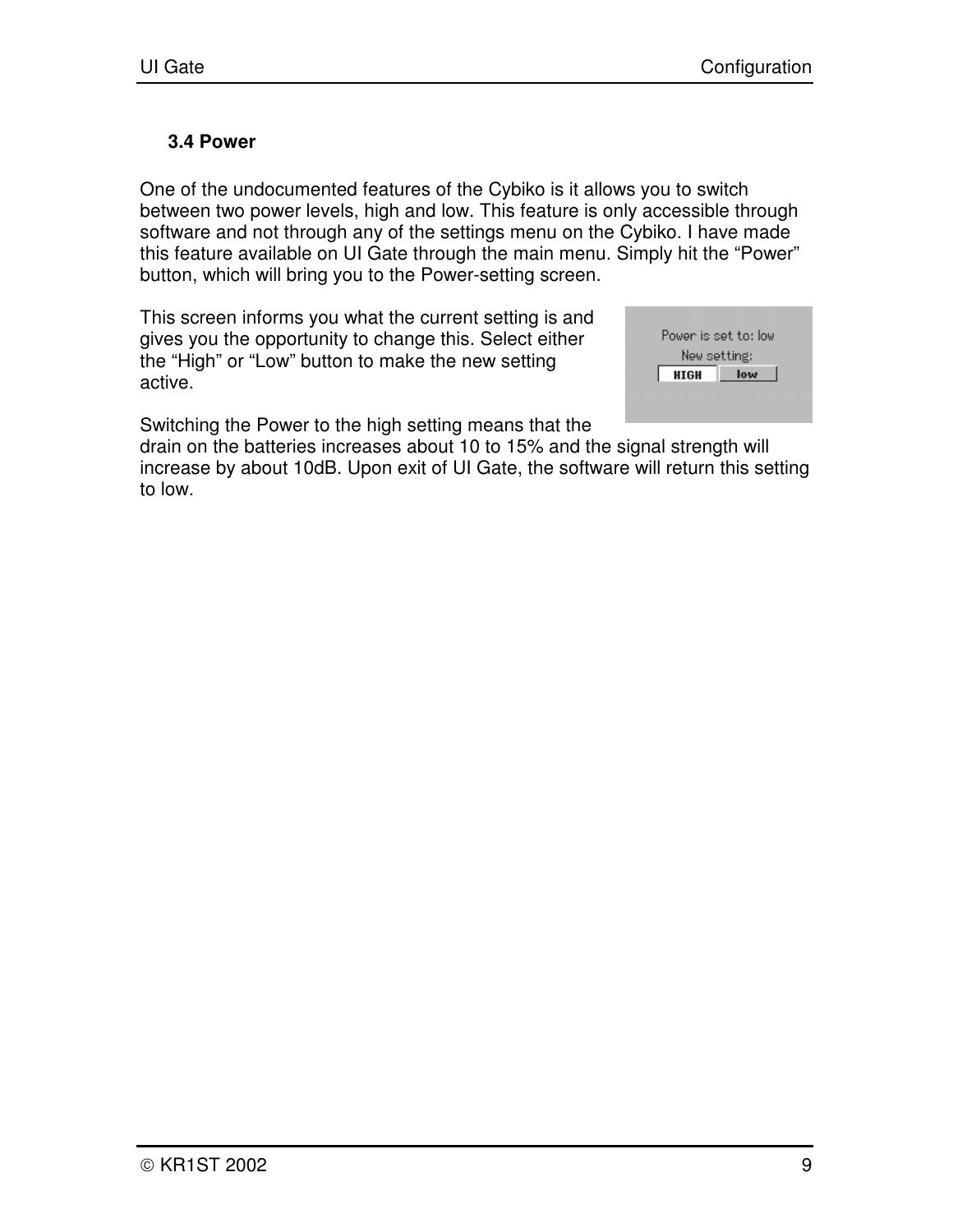## **4 Running UI Gate**

Now that you fully configured UI Gate you are ready to run it. Running UI Gate is actually very uneventful since it doesn't offer any other functionality than gating packets from one side to the other.

### **4.1 Starting UI Gate**

Start UI Gate by pressing <enter> on the UI Gate icon on the desktop.

UI Gate will first initialize the TNC before it shows the main screen. This means that the initialization strings entered on the TNC configuration screen are being transmitted to the TNC. This will ensure that the TNC is put in KISS mode before UI Gate will start exchanging traffic.

**UI** Gate v.0.1.2 Initializing TNC...

### **4.2 Main Screen Layout**

After initialization the main screen will be shown. The image below shows the layout of the main screen.



The top for buttons (ACL, KISS, TNC and Power) can be used to access the various configuration screens as described in chapter 2.

The current power setting is shown in the middle of the screen together with the current status. The status field will normally show "OK". In case any error occurs, a message will be displayed in this screen.

The bottom of the screen shows how many packets are being sent from one side to the other side. This gives you an indication if UI Gate is still operating properly.